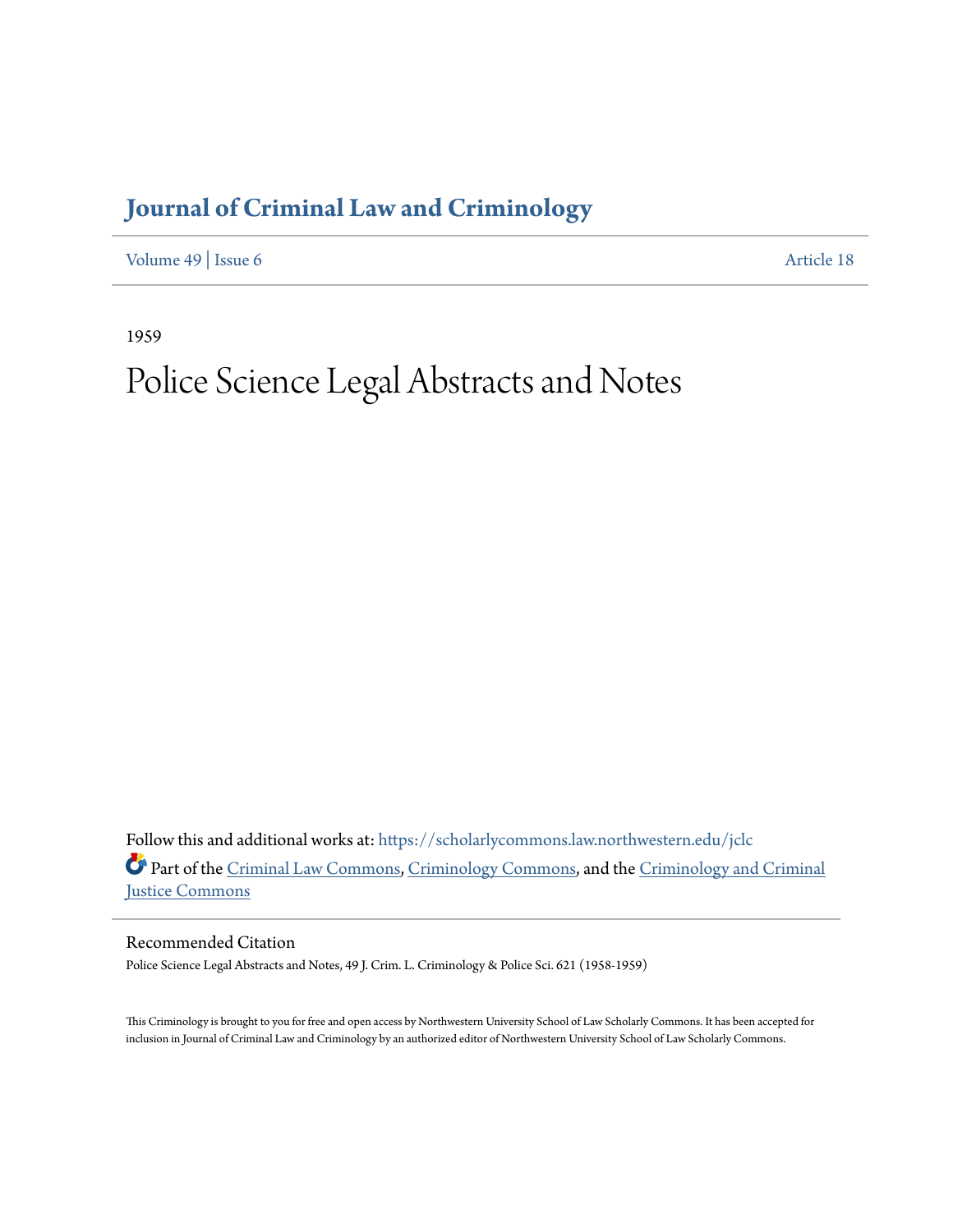## Francis **A.** Heroux\*

Evidence of Fingerprints Taken During an Illegal Detention is Inadmissible-The defendant was charged with the crime of robbery. At his trial, the government sought to introduce his fingerprints into evidence. The defendant objected on the ground that the fingerprints had been taken during a period of detention pursuant to an illegal arrest. The United States Court of Appeals for the District of Columbia excluded the evidence, holding that anything of evidentiary value, which the public authorities have caused an arrested person to yield to them during an illegal detention, is inadmissible. *Bynum v. United States,* U.S. 27 LAw WEEK **2293 (1958).**

The Government conceded that the arrest and detention were illegal; however, it sought to distinguish fingerprints from statements given during detention and articles taken from a prisoner's possession. *Mallory v. United States,* 354 **U.S.** 449 (1957); *Upshaw v. United States, 335* U.S. 410 (1948). The court rejected this distinction, saying, "In these situations, it is deemed a matter of overriding concern that effective sanctions be imposed against illegal arrest and detention and the risks of overreaching inherent in such action."

Thus, even though highly probative and seemingly trustworthy evidence is excluded, the loss is thought to be more than counterbalanced by the salutary effect of a comprehensive rule that illegal detention shall yield the prosecution no evidentiary advantage in building a case against the accused. This is based on the fourth amendment to the Constitution which makes protection of the individual against illegal seizure or arrest a constitutional imperative. Therefore, judicial authority must be exercised to implement this constitutional guarantee.

Traffic Violator's Car May Only be Searched at Time of Arrest-The defendant was arrested for operating his automobile at an excessive rate of speed. Following his arrest, he was taken to the police station where he was charged with the traffic

**\*** Senior law student, Northwestern University School of Law.

offense. While he was being booked, a policeman went outside to the car, searched it, and found a black-jack on the floor of the car. At his trial for possession of the black-jack, the defendant moved to suppress the weapon on the ground that it was obtained through an illegal search and seizure. The Municipal Court of Appeals for the District of Columbia suppressed this evidence, holding that a search of the automobile at the police station was not necessary, and any evidence seized in the course of such a search must be suppressed. *Travers v. United States,* 144 A. 2d 889 (1958).

The government defended the search without warrant on the ground that it was merely a search incident to a valid arrest. The court conceded that a search incident to an arrest may be made in order to search out means of escape, or to enable the police to protect themselves from hidden weapons or to discover the "fruits and evidences" by which the crime had been committed. The court held, however, that the first two reasons did not apply to the facts of the case and that the third was inapplicable because there could be no "fruits and evidences" of the crime, which was, in this case, a traffic offense. The search, therefore, was illegal and the evidence was suppressed.

Evidence Supposedly Deposited During a Chase While Out of Policeman's Sight Is Admissible-After a chase of several miles, the police curbed the defendant's car and arrested him on suspicion of smuggling narcotics. However, a search of the car produced nothing but marijuana sweepings. Pressing their search further, the police retraced the path of the chase to a point where the defendant's car had been out of sight for a few moments. Here the police found a sack of marijuana alongside the road.

At the defendant's trial for illegal possession and transportation of marijuana, the sack was introduced into evidence, over the defendant's motion to suppress it. On appeal, the defendant urged this as error. The Court of Appeals rejected this contention and affirmed the conviction, holding that the relationship between the defendant and the sack found along the road was a question of